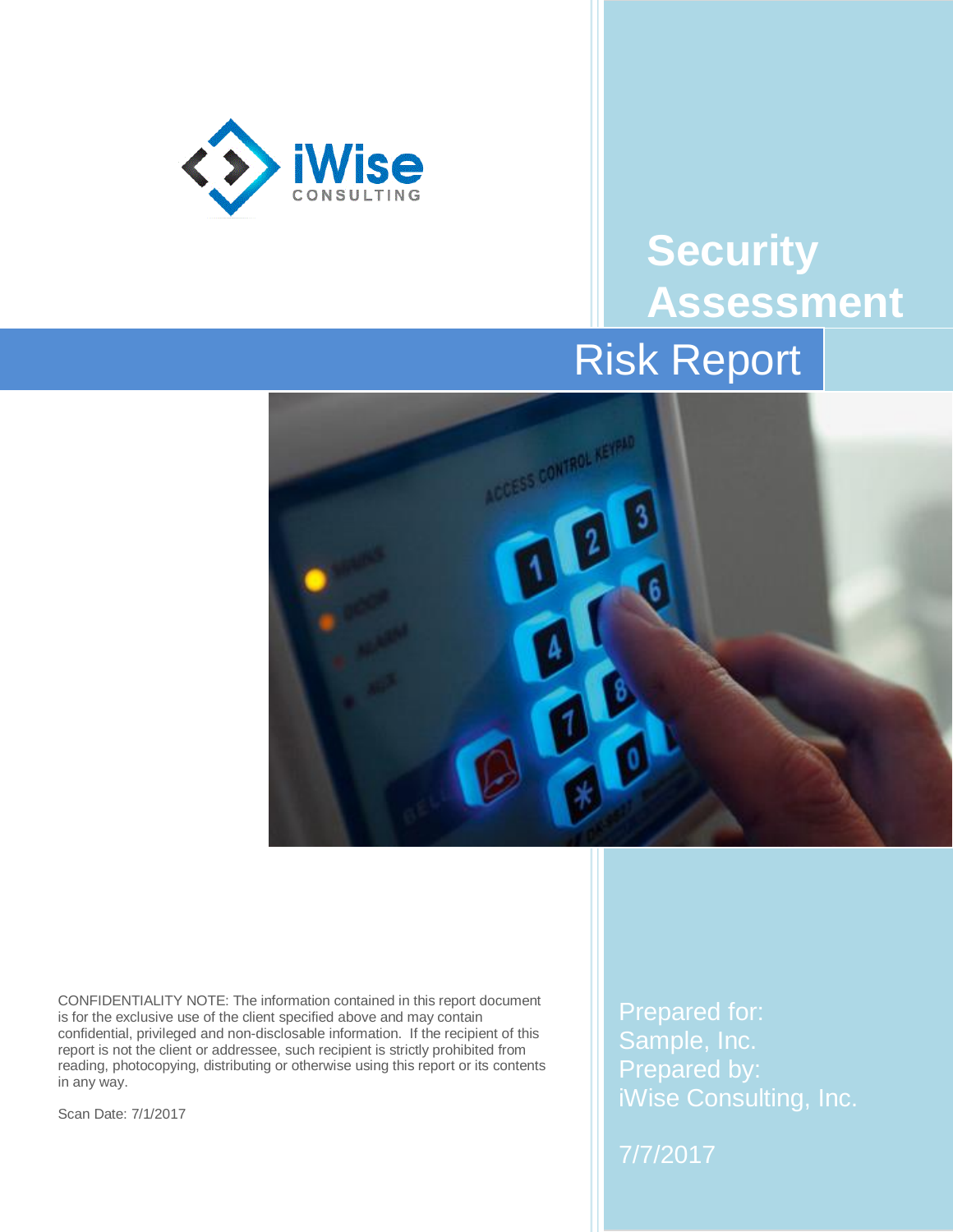

### **Table of Contents**

- 1 [Discovery Tasks](#page-2-0)
- 2 [Risk Score](#page-3-0)
- 3 [Issues Summary](#page-4-0)
- 4 [Internal Vulnerabilities](#page-6-0)
- 5 [Local Security Policy Consistency](#page-6-1)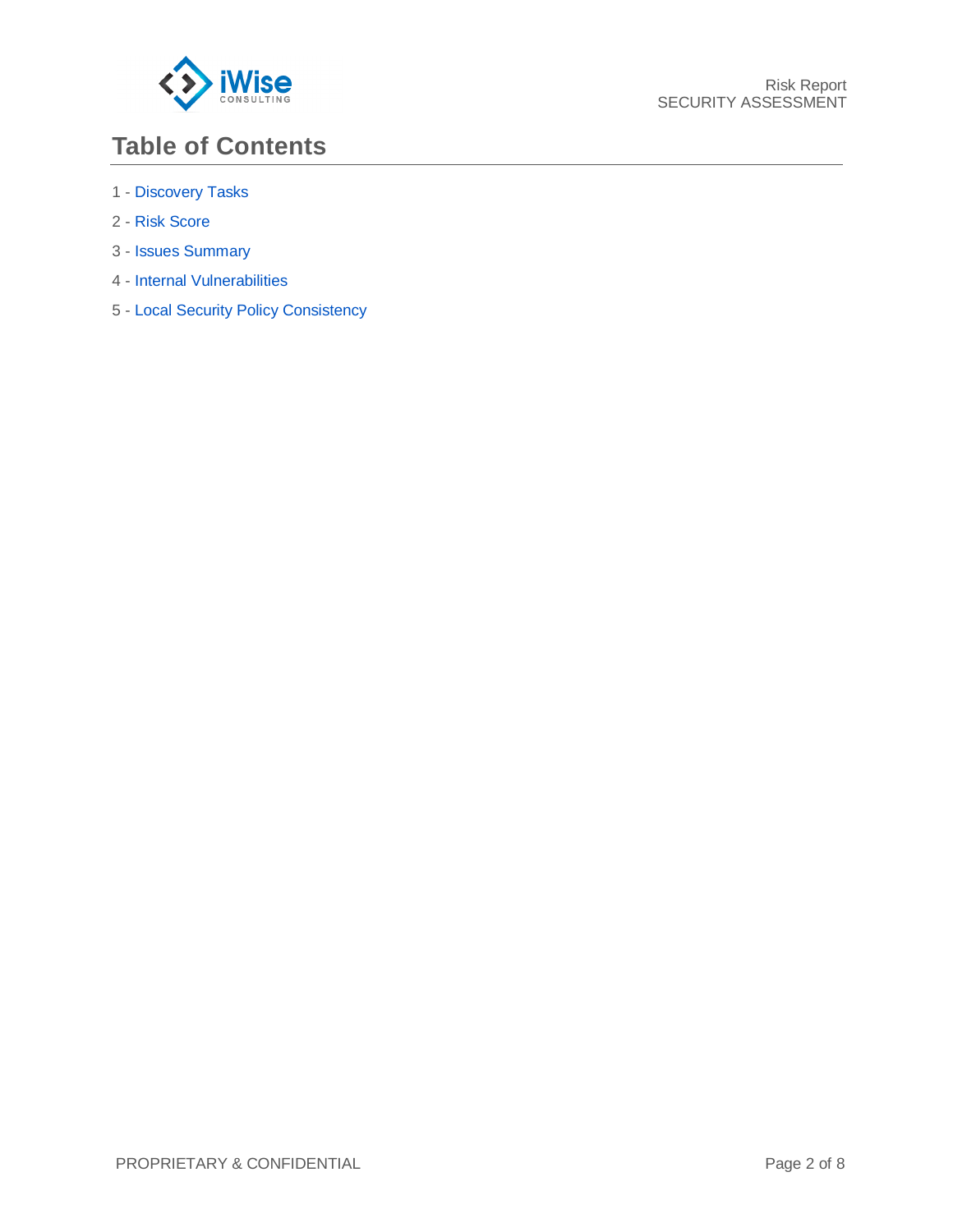

## <span id="page-2-0"></span>**Discovery Tasks**

The following discovery tasks were performed:

|                           | <b>Task</b>                              | <b>Description</b>                                                                               |
|---------------------------|------------------------------------------|--------------------------------------------------------------------------------------------------|
|                           | Detect System Protocol Leakage           | Detects outbound protocols that should not be allowed.                                           |
|                           | <b>Detect Unrestricted Protocols</b>     | Detects system controls for protocols that should be allowed but<br>restricted.                  |
|                           | <b>Detect User Controls</b>              | Determines if controls are in place for user web browsing.                                       |
| ×                         | Detect Wireless Access                   | Detects and determines if wireless networks are available and<br>secured.                        |
| $\boldsymbol{\mathsf{x}}$ | <b>External Security Vulnerabilities</b> | Performs detailed External Vulnerability Scan. List and categorize<br>external security threats. |
|                           | <b>Network Share Permissions</b>         | Documents access to file system shares.                                                          |
|                           | <b>Domain Security Policy</b>            | Documents domain computer and domain controller security policies.                               |
|                           | <b>Local Security Policy</b>             | Documents and assesses consistency of local security policies.                                   |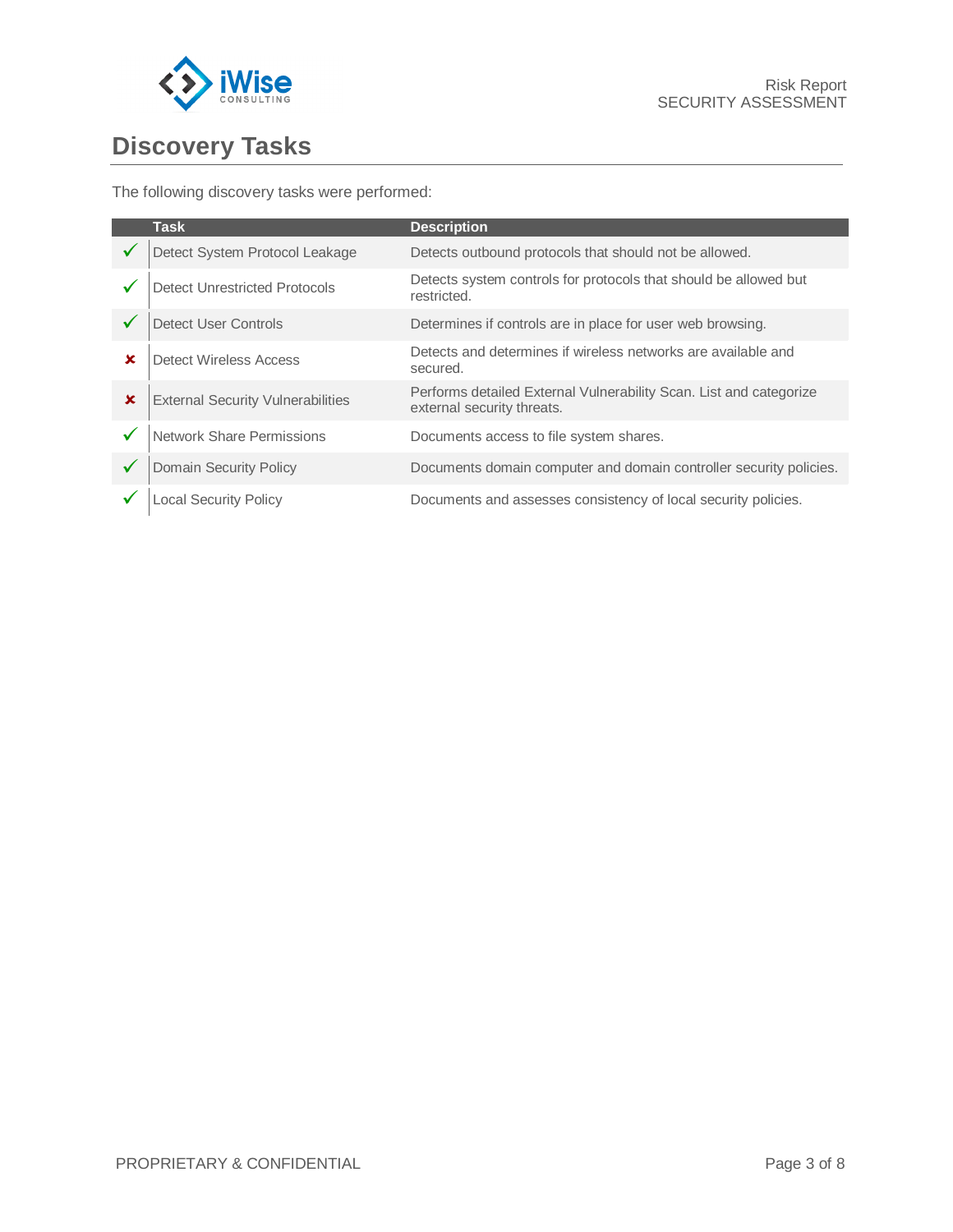

#### <span id="page-3-0"></span>**Risk Score**

The Risk Score is a value from 1 to 100, where 100 represents significant risk and potential issues. The score is risk associated with the highest risk issue.



Several critical issues were identified. Identified issues should be investigated and addressed according to the Management Plan.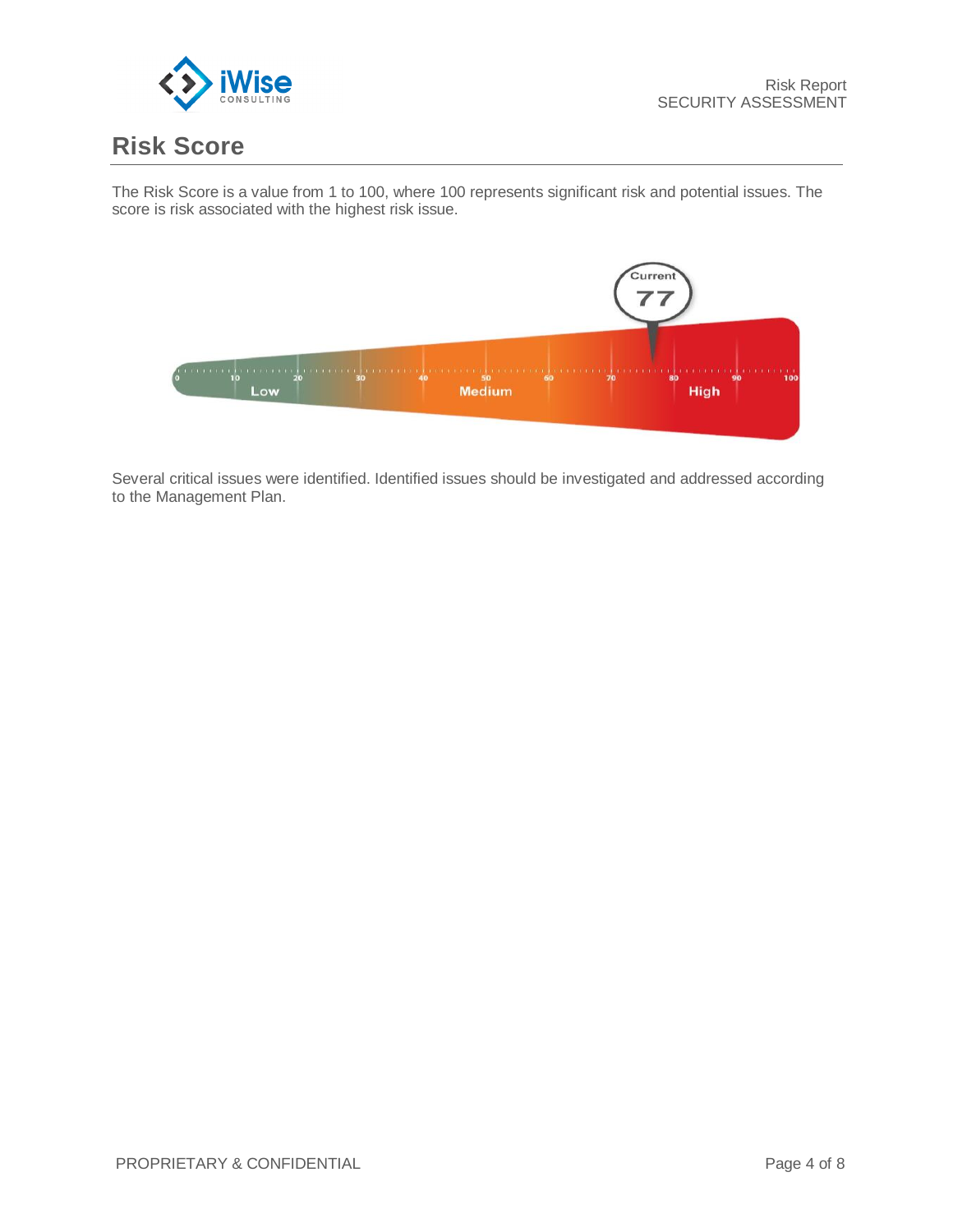

### <span id="page-4-0"></span>**Issues Summary**

This section contains summary of issues detected during the Security Assessment. It is based on general Industry-wide, and may indicate existing issues or points of interest. The Overall Issue Score grades the level of issues in the environment. An Overall Issue score of zero (0) means no issues were detected in the environment. It may not always be possible to achieve a zero score in all environments due to specific circumstances.

| <b>Overall Issue Score</b> |                                                                                                                                                                                     |  |  |
|----------------------------|-------------------------------------------------------------------------------------------------------------------------------------------------------------------------------------|--|--|
| Current                    | 351                                                                                                                                                                                 |  |  |
|                            |                                                                                                                                                                                     |  |  |
|                            |                                                                                                                                                                                     |  |  |
|                            | <b>Overall Issue Score:</b> Risk Score x Number of Incidents = Total points: Total percent (%)                                                                                      |  |  |
|                            | Account lockout disabled (77 pts each)                                                                                                                                              |  |  |
| 77                         | <b>Current Score:</b> 77 pts $x$ 1 = 77: 21.94%                                                                                                                                     |  |  |
|                            | Issue: Account lockout (disabling an account after a number of failed attempts) significantly<br>reduces the risk of an attacker acquiring a password through a brute force attack. |  |  |
|                            | <b>Recommendation:</b> Enable account lockout for all users.                                                                                                                        |  |  |
|                            |                                                                                                                                                                                     |  |  |
|                            | Password history not remembered for at least six passwords (72 pts each)                                                                                                            |  |  |
| 72                         | <b>Current Score:</b> 72 pts $x$ 1 = 72: 20.51%                                                                                                                                     |  |  |
|                            | Issue: Short password histories allow users to rotate through a known set of passwords, thus<br>reducing the effectiveness of a good password management policy.                    |  |  |
|                            | Recommendation: Increase password history to remember at least six passwords.                                                                                                       |  |  |
|                            |                                                                                                                                                                                     |  |  |
|                            | Automatic screen lock not turned on. (72 pts each)                                                                                                                                  |  |  |
| 72                         | <b>Current Score:</b> 72 pts $x$ 1 = 72: 20.51%                                                                                                                                     |  |  |
|                            | Issue: Automatic screen lock prevents unauthorized access when users leave their                                                                                                    |  |  |
|                            | computers. Having no screen lock enabled allows unauthorized access to network resources.                                                                                           |  |  |
|                            | Recommendation: Enable automatic screen lock on the specified computers.                                                                                                            |  |  |
|                            |                                                                                                                                                                                     |  |  |
|                            | Inconsistent password policy / Exceptions to password policy (68 pts each)                                                                                                          |  |  |
| 68                         | <b>Current Score:</b> 68 pts $x$ 1 = 68: 19.37%                                                                                                                                     |  |  |
|                            | Issue: Password policies are not consistently applied from one computer to the next. A<br>consistently applied password policy ensures adherence to password best practices.        |  |  |
|                            | Recommendation: Eliminate inconsistencies and exceptions to the password policy.                                                                                                    |  |  |
|                            |                                                                                                                                                                                     |  |  |
|                            | ack of web filtering (62 pts each)                                                                                                                                                  |  |  |
| 62                         | <b>Current Score:</b> 62 pts $x$ 1 = 62: 17.66%                                                                                                                                     |  |  |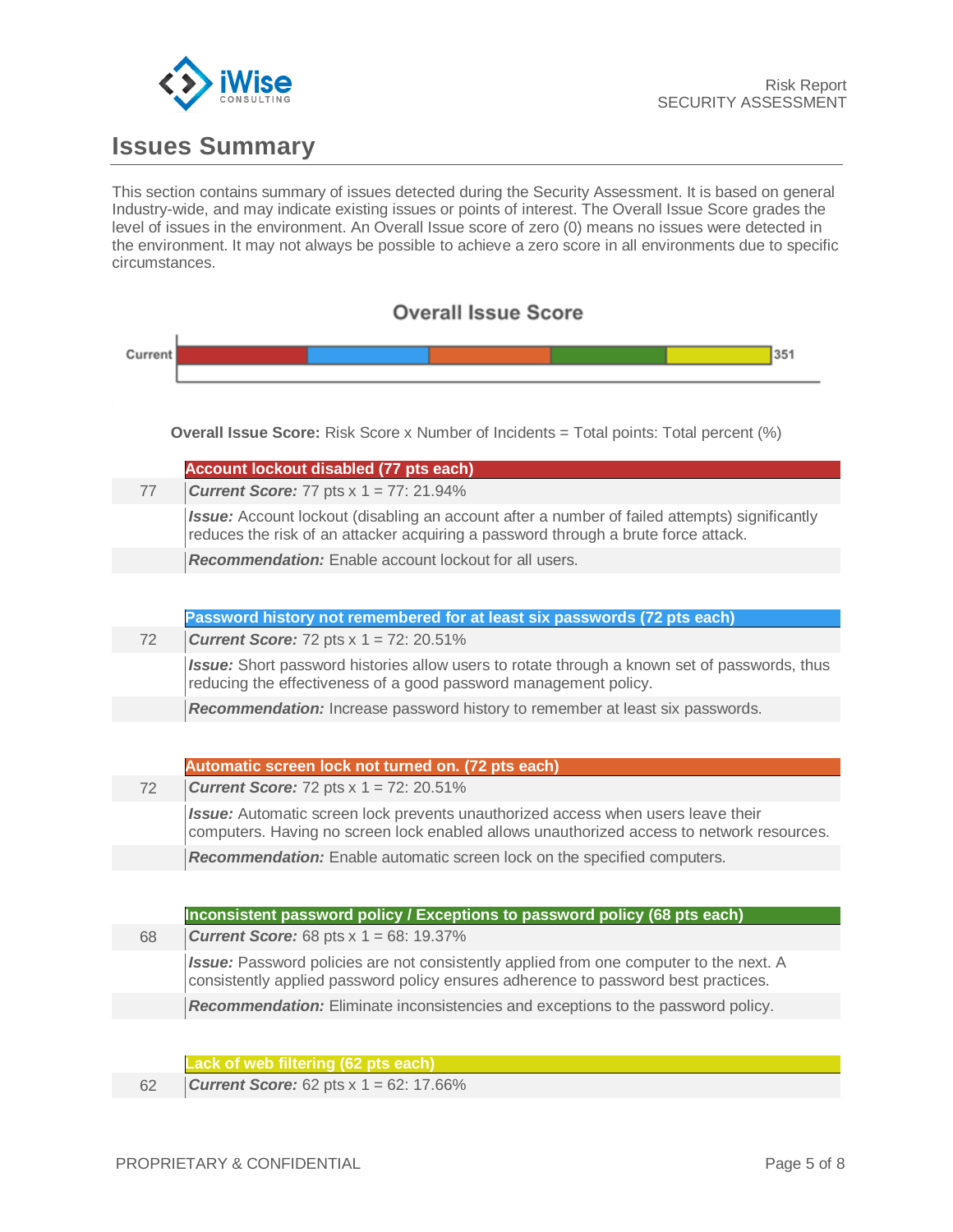

*Issue:* Access to all websites appears to be unrestricted. This issue does not imply that any particular user is currently accessing restricted sites, but rather that they can. Controlling access to the Internet and websites may help reduce risks related to security, legal, and productivity concerns. Lack of adequate content management filtering to block restricted sites may lead to increased network risk and business liability.

*Recommendation:* Put access controls in place to block websites that violate the company's Internet use policy.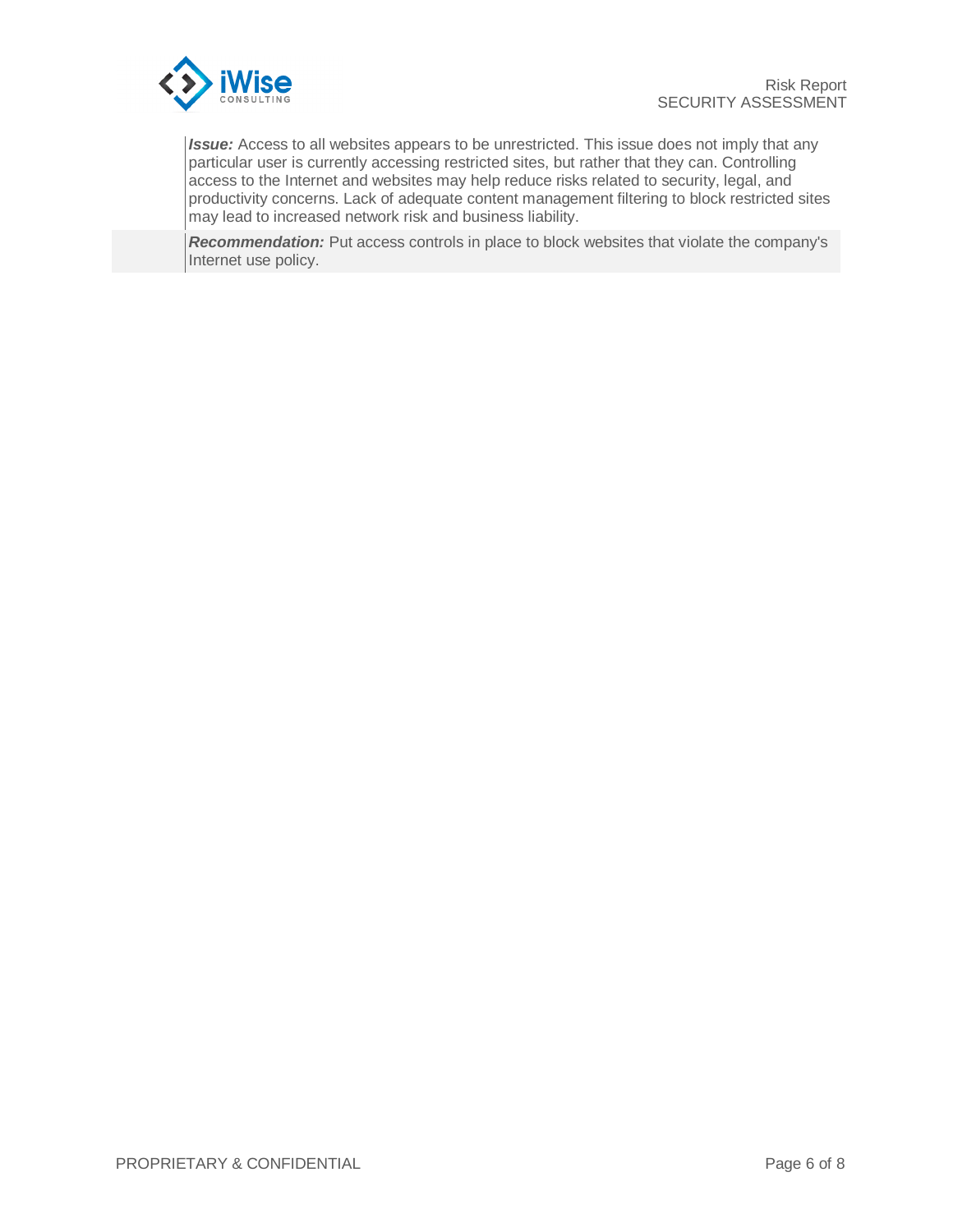

#### <span id="page-6-0"></span>**Internal Vulnerabilities**

<span id="page-6-1"></span>